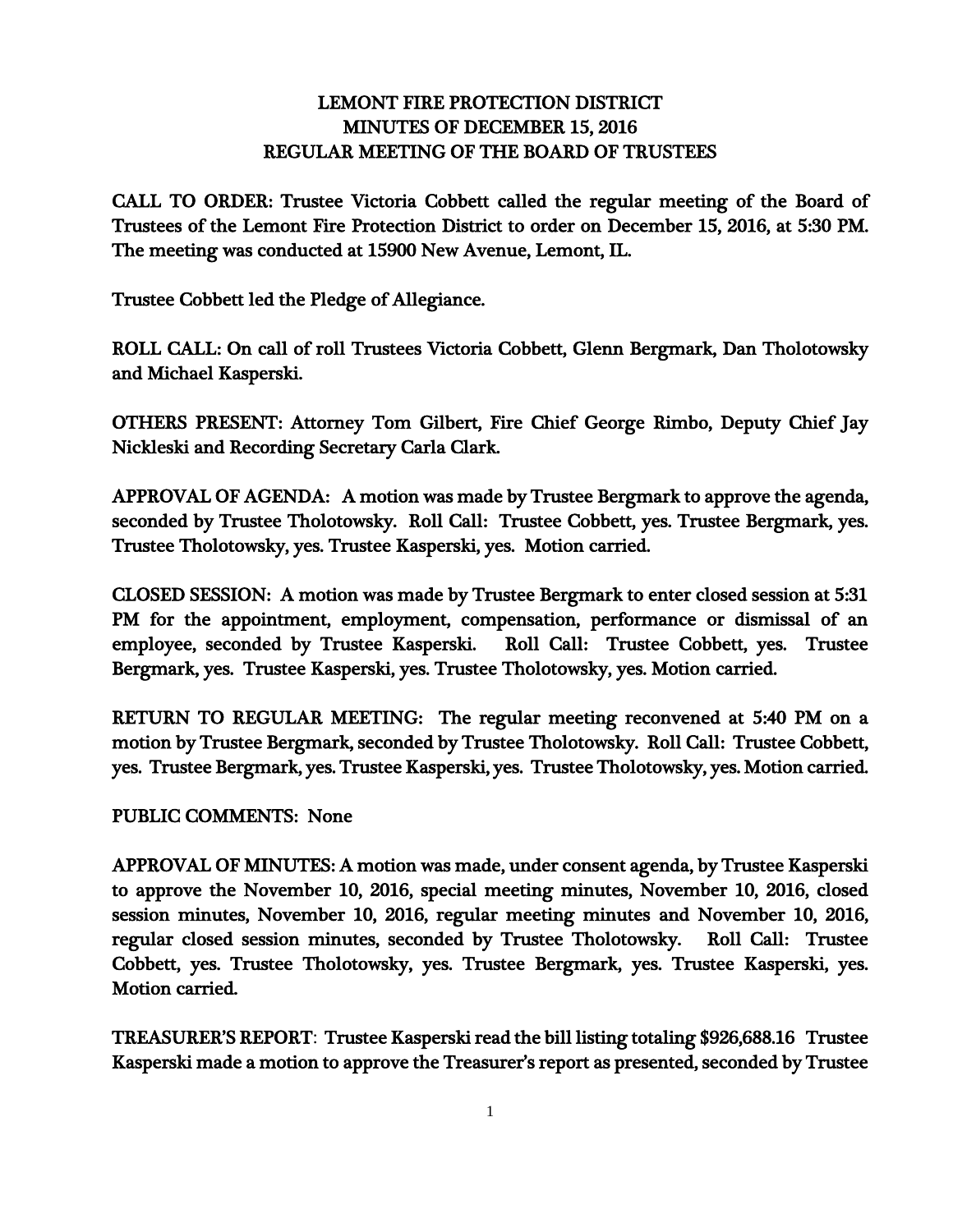Tholotowsky. Roll Call: Trustee Cobbett, yes. Trustee Tholotowsky, yes. Trustee Bergmark, yes. Trustee Kasperski, yes. Motion carried.

BUDGET TRANSFERS: A motion was made by Trustee Tholotowsky to approve Budget transfers within the Corporate Fund between various accounts, as presented, in the amount of \$121,000.00, within the Ambulance Fund between various accounts, as presented, in the amount of \$135,500.00, and within the Capital Fund between various accounts, as presented, in the amount of \$42,000.00, seconded by Trustee Kasperski. Roll Call: Trustee Cobbett, yes. Trustee Tholotowsky, yes. Trustee Bergmark, yes. Trustee Kasperski, yes. Motion carried.

COMMUNICATIONS FROM THE BOARD: The Board of Trustees wished everyone a Merry Christmas and Happy New Year.

## ATTORNEY REPORT: None

CHIEF'S REPORT: Deputy Chief Nickleski updated the Board on apparatus, training and the various meetings he attended since last meeting. He stated we responded to 290 calls in November which is a .5% decrease over November, 2015. Deputy Chief Nickleski stated that employees logged in 1465 hours of training for the month of November. He stated we are expecting to place the new Ladder truck in service around December 28, 2016. He commented that B/C Jareczek is continuing with accreditation. Trustee Cobbett asked about our accreditation timeline. Deputy Chief Nickleski stated we are on point for the fall of 2017.

Chief Rimbo gave a brief presentation using power point on the 2017 Budget for the public.

TRUTH IN TAXATION HEARING: A motion was made by Trustee Kasperski to open the meeting to the public at 5:58 PM for comments with regards to Ordinance 16-03, Tax Levy Ordinance, seconded by Trustee Tholotowsky. Roll Call: Trustee Cobbett, yes. Trustee Bergmark, yes. Trustee Kasperski, yes. Trustee Tholotowsky, yes. Motion carried. Trustee Cobbett acknowledged receipt of the Lemont Fire Pension Funds annual tax levy request in the amount of \$1,458,359.00. Chief Rimbo presented the Tax Levy Ordinance for adoption in the amount of \$10,454,077.00. No member of the public addressed the Trustees on the proposed Tax Levy Ordinance 16-03; therefore a motion was made by Trustee Tholotowsky to close the hearing at 5:59 PM, seconded by Trustee Kasperski. Roll Call: Trustee Cobbett, yes. Trustee Bergmark, yes. Trustee Kasperski, yes. Trustee Tholotowsky, yes. Motion carried.

A motion was made by Trustee Tholotowsky to adopt Ordinance 16-03, Tax Levy Ordinance, seconded by Trustee Kasperski. Roll Call: Trustee Cobbett, yes. Trustee Bergmark, yes. Trustee Kasperski, yes. Trustee Tholotowsky, yes. Motion carried.

OLD BUSINESS: None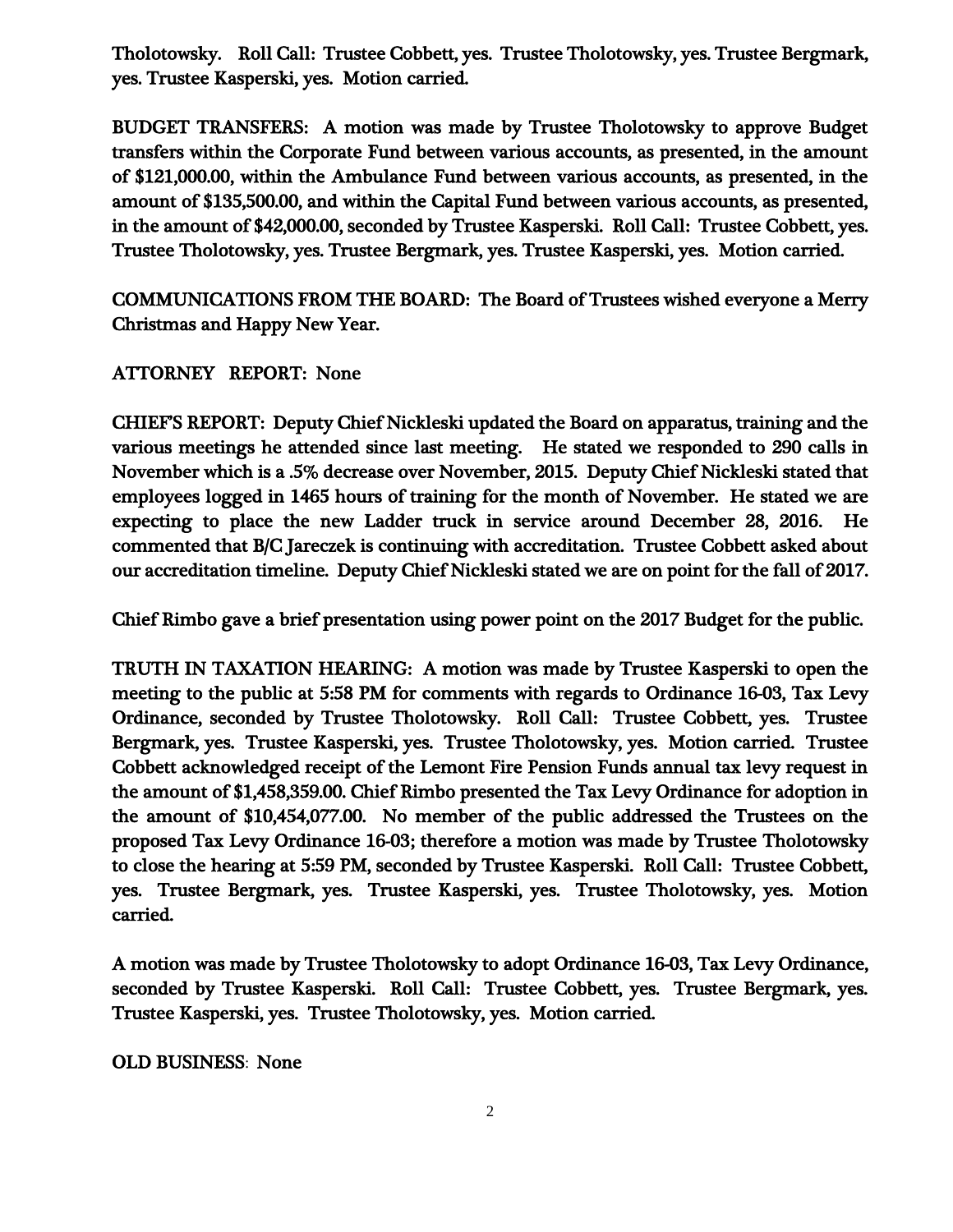NEW BUSINESS: Chief Rimbo presented Ordinance 16-04, Board of Trustees 2017 meeting schedule. He recommended changing the time of the meetings from 7:00 PM to 5:00 PM. A discussion was held. The Trustees settled on 6:00 PM as a starting time. A motion was made by Trustee Kasperski to adopt Ordinance 16-04, Board of Trustees 2017 meeting schedule and change the start time to 6:00 PM, seconded by Trustee Tholotowsky. Roll Call: Trustee Cobbett, yes. Trustee Tholotowsky, yes. Trustee Bergmark, no. Trustee Kasperski, yes. Motion carried.

A motion was made by Trustee Kasperski to adopt Ordinance 16-05, Amending Salary Appendix A of the Board of Trustees rules and regulations, seconded by Trustee Tholotowsky. Roll Call: Trustee Cobbett, yes. Trustee Tholotowsky, yes. Trustee Bergmark, yes. Trustee Kasperski, yes. Motion carried.

Chief Rimbo requested approval for the Fire Commissioners to appoint one to the rank of Lieutenant to replace Lt. Boersema when he retires in January. A motion was made by Trustee Kasperski to authorize the Board of Fire Commissioners to appoint one to the rank of Lieutenant, seconded by Trustee Tholotowsky. Roll Call: Trustee Cobbett, yes. Trustee Tholotowsky, yes. Trustee Bergmark, yes. Trustee Kasperski, yes. Motion carried.

Chief Rimbo explained the District's need to have a full-time IT Manager, rather than a parttime one. A motion was made by Trustee Bergmark authorizing the Fire Chief Rimbo to hire a full-time IT Manager, seconded by Trustee Kasperski. Roll Call: Trustee Cobbett, yes. Trustee Tholotowsky, yes. Trustee Bergmark, yes. Trustee Kasperski, yes. Motion carried.

Chief Rimbo stated he is looking to hire (2) part-time Fire Inspectors next year. A motion was made by Trustee Kasperski authorizing Fire Chief Rimbo to hire (2) part-time Fire Inspectors, seconded by Trustee Tholotowsky. Roll Call: Trustee Cobbett, yes. Trustee Tholotowsky, yes. Trustee Bergmark, yes. Trustee Kasperski, yes. Motion carried.

Chief Rimbo stated a few weeks ago our server room had a temperature issue and had to be addressed over a weekend before we lost the servers and all the information on them. He is looking for approval to spend approximately \$30,000.00 to upgrade the server room at Station 1. A motion was made by Trustee Bergmark to approve a cost, not to exceed, \$30,000.00, for upgrades to the server room at Station 1, seconded by Trustee Kasperski. Roll Call: Trustee Cobbett, yes. Trustee Tholotowsky, yes. Trustee Bergmark, yes. Trustee Kasperski, yes. Motion carried.

A motion was made by Trustee Tholotowsky to adopt Resolution 16-05, declaring dispatch consoles surplus, seconded by Trustee Kasperski. Roll Call: Trustee Cobbett, yes. Trustee Tholotowsky, yes. Trustee Bergmark, yes. Trustee Kasperski, yes. Motion carried.

A motion was made by Trustee Kasperski to extend our current PPE Safety care wash contract with Gear Wash for a 2 year period with no increase in price, seconded by Trustee